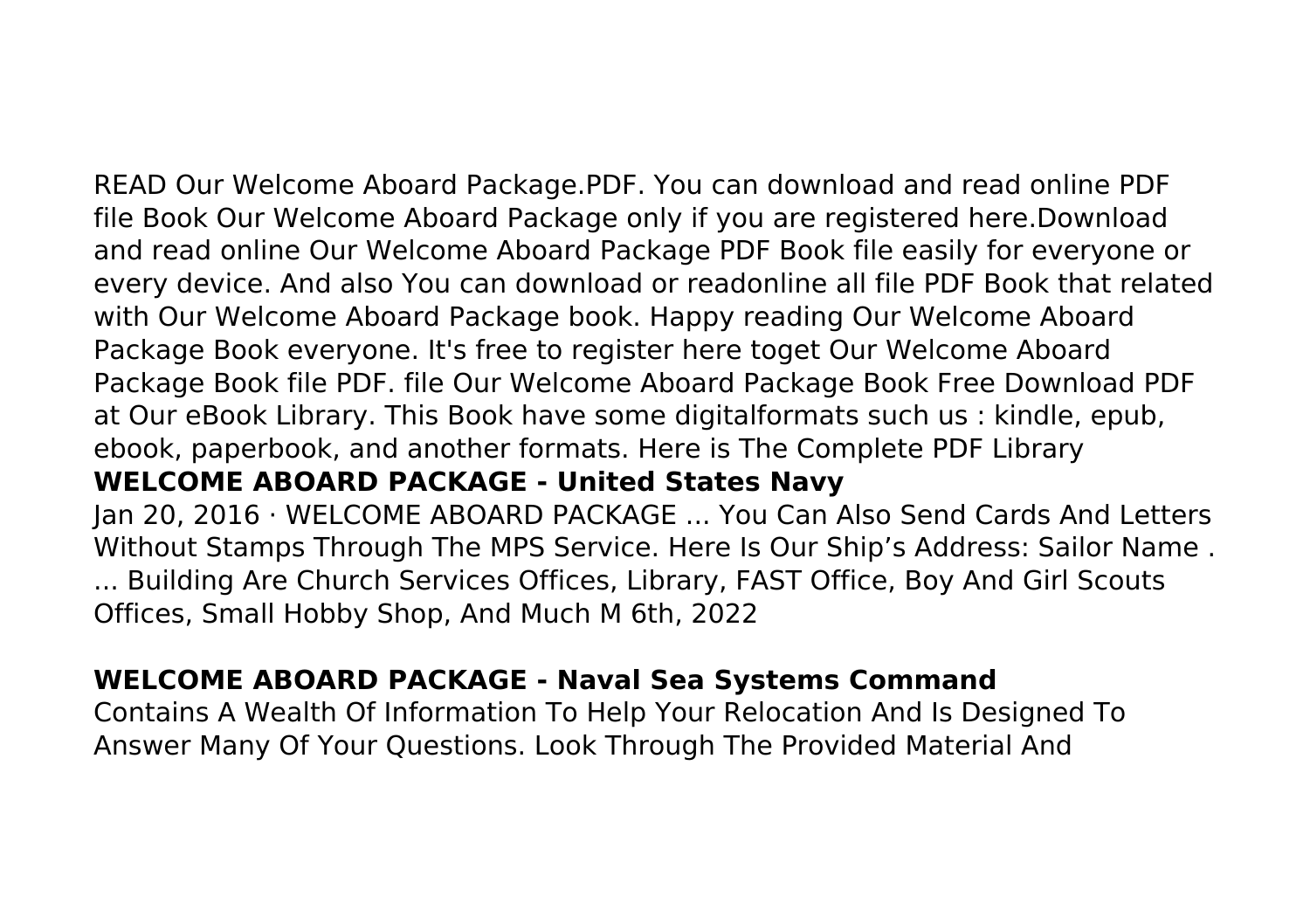Suggested Websites To Help Familiarize Yourself (and Your Family) ... Resume Writing / Interview Techniques Transition Assistance Management Pr 13th, 2022

### **WELCOME ABOARD PACKAGE**

WELCOME ABOARD PACKAGE 6 Moving Checklist – Pre-Arrival To Sasebo Checklist AS SOON AS ORDERS ARE RECEIVED: Make At Least 10 Copies Of Your Permanent Change Of Station (PCS) Orders And Dependent Entry Approval Letter. 5th, 2022

### **TBS Welcome Aboard Package - United States Marine Corps**

Enroll Spouse In DEERS (Defense Eligibility Enrollment Reports System) While Obtaining The ID Card So They Are Eligible For Healthcare B 14th, 2022

#### **Route 202/K Welcome Aboard! - Welcome To RTA – RTA Is ...**

Meade Village 4 Odenton MARC Station 203, Seven Oaks 3 Odenton Health Campus 5 WEEKDAY SERVICE AVAILABLE USING ROUTE 203 Severn Fort Meade Arundel Mills Odenton Bus Route Bus Stop & Timepoint Bus Stop Bus Route - Weekend Only Transfer Routes Bus Route - Weekday Only Schematic Map Not To Sc 2th, 2022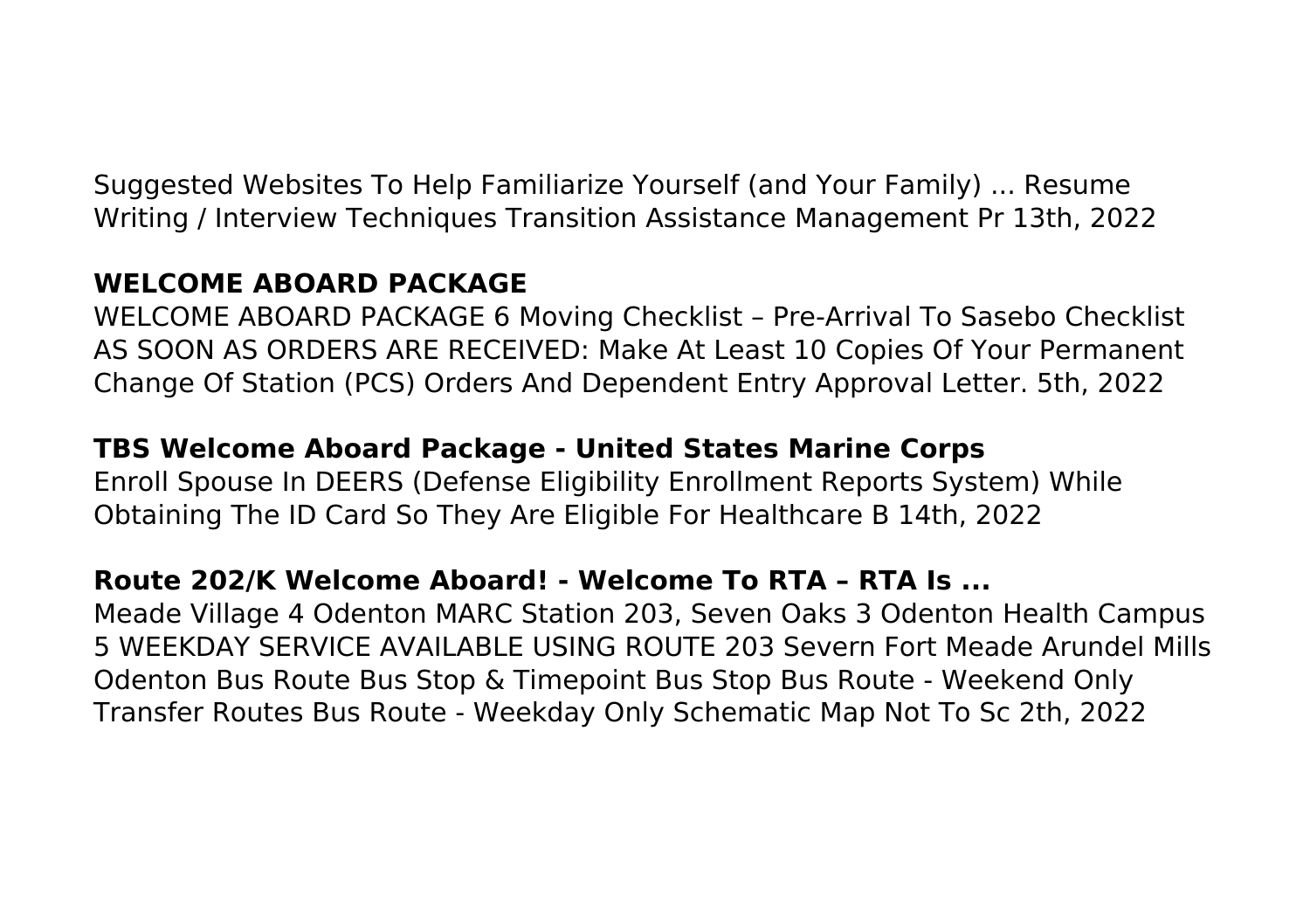# **STATIONERY PACKAGE SWAG PACKAGE SENIOR PACKAGE …**

7. Photo Cards Online Photo Card Credits – \$1.00 Each 10 Online Photo Card Credits – \$10.00 Closer To Graduation, You Will Be Emailed A Redemption Code Allowing You To Design Your Photo Cards At Jostens.com 8. Thank You Cards Bold Color Cards (Set Of 25) – \$13.25 Foil Cards (Set Of 25) – \$13.25 P 5th, 2022

## **PACKAGE 1 PACKAGE 2 (4 Or More) \$150.00 Ea PACKAGE 3 …**

Wedding Hair Design Wedding Make-up PACKAGE 3 Bride & Groom \$275.00 Bride And Mother Of The Bride Or Maid Of Honor \$220.00 Ea Wedding Make-up Wedding Hair Design For Her Hair Cut And Style For Him Manicure & Pedicure For Her Gentleman's Manicure And Pedicure. Bachelorette Parties \$200.00 Per P 7th, 2022

#### **ReefKeeper Lite NET Package PLUS Package BASIC Package - …**

1 X ReefKeeper Lite Head Unit 1 X PC4 - Power Controller 4 (total Of 4 Outlets) 1 X SID - System Interface Device (USB) 1 X ITemp Temperature Probe 1 X SID Coupler 1 X Bus Cable System Documentation NET Package PLUS Package BASIC Package ReefKeeper Lite Head Unit This Is The Brain Of The System. You Can Con˚gure And Monitor Your System From ... 5th, 2022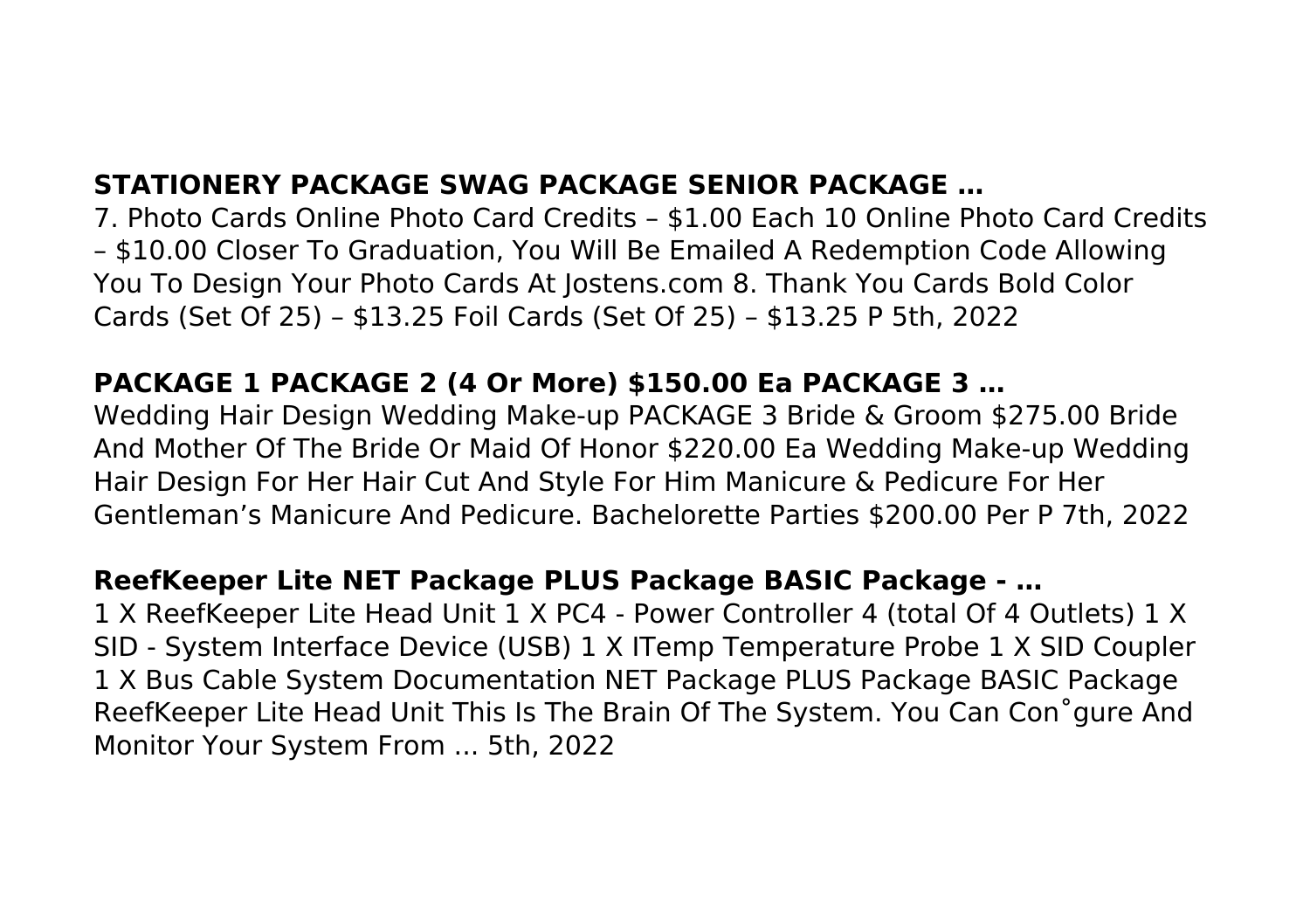# **PACKAGE INCLUDES: BASIC PACKAGE PLUS PACKAGE …**

Sewing Machine Oil Bobbins (4) Needles (4) Tool Kit Flex20 LED Light (With Adapter) Flex20 Bracket (Installed) Elastic Protector Strap V-92 White Polyester Thread Integrated Thread Stand WorkerB® 8th, 2022

## **MARCH 4, 2018 Welcome Welcome To Our Lady Of Our Lady …**

Mar 04, 2018 · Presented By Friar Johnpaul Cafiero, OFM When: March 4, 5, 6, 2018 7:00 Pm – 8:30 Pm Where: St. Mary Catholic Church, Paxton Friar Johnpaul Is A Franciscan Priest Of The Sacred Heart Of Chicago/St. Louis. He Is The Oldest In An Italian/ Polish Catholic Family From The New York Metro Area, 11th, 2022

### **"America's Ship For Ocean Exploration Welcome Aboard!!**

If You Remove A Dish/mug/cup From The Mess, Please Bring It Back. The Mess Deck Is Closed Daily For Cleaning 0800-0900. 1.7 TRASH & RECYCLING Place Stateroom Trash In The Receptacle On The O-2 Deck Aft On The Port Side. (Gray Trash Bin Labeled "Loose Garbage"). No SHARPs Or Contaminated Objects Should Go In The Regular Trash. 5th, 2022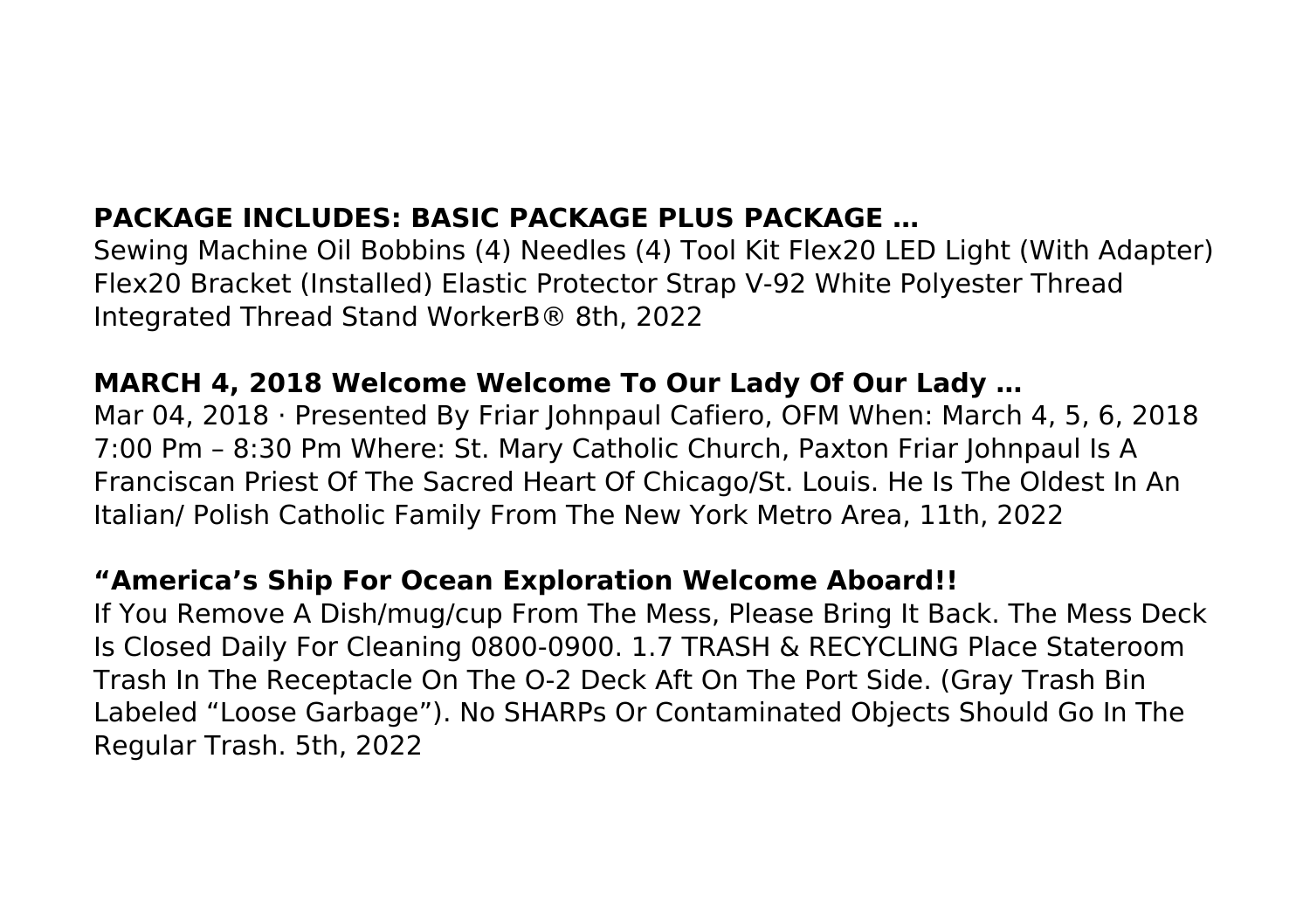## **Declaration Of Conformity Welcome Aboard!**

Proper Care And Maintenance Is An Important Part In Keeping Your Mercury Product Operating At Peak Efficiency ... Owner's Manual (A.2.5) ISO 10240 Handling Characteristics (A.4) ISO 8665 ... Noise (1.5.8) ICOMIA 39/94 Vibration ICOMIA 38/94 Electromagnetic Compatibility Directive89/336/EC 22th, 2022

### **Welcome Aboard Rewards & Privileges Dining Entertainment ...**

To Redeem Gifts And Rewards, Including Air Miles^ From Our Partners' Frequent Traveler Programs. With Points Adding Up Faster And No Expiry On The Points, You Can Save Them Up For Rewards Of Your Choice In No Time. Find Out More In Our Online Catalogue. Extra Membership Rewards Points Earn Extra 10 Membership Rewards\* Points With Every HK\$1 7th, 2022

#### **WELCOME ABOARD - CNIC**

Answer Questions, And Provide Useful Information For Your Transition Overseas. ... • Health Records, Immunization Records And Dental Records • Birth Certificates ... Clinical Counselling American Forces Network (AFN) A 1th, 2022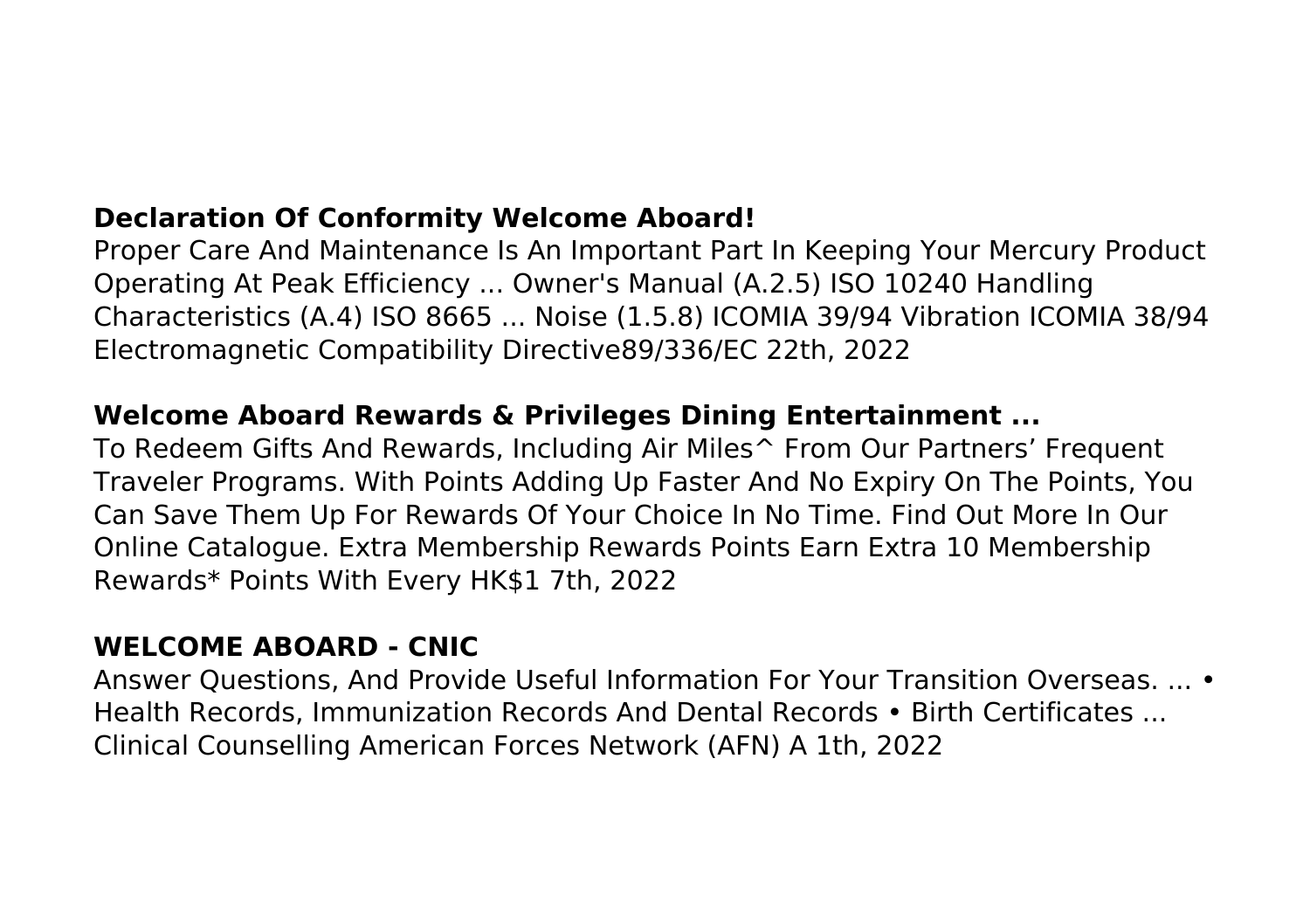## **MSD Saipan Welcome Aboard! - Pacific Area**

On Text Messages. You Friends And Family Can Get WHATSAPP And Communicate Easily With You And It's FREE. ... Some People Have Had Luck Calling And Informing The Retailer That There Are No Extra Costs ... With The Mayor's Card, Several Vessels Will Take Yo 20th, 2022

#### **WELCOME ABOARD - AmaWaterways**

Major Credit Cards (Visa/MasterCard/American Express) Are Accepted In Most European Shops, Hotels And Restaurants. Please Make Sure Your Credit Cards Are Valid For At Least 30 Days After You Return Home And Activate Them Before You Travel. Some Places May Require A Minimum Charge For Using Credit Cards 8th, 2022

#### **Welcome Aboard! - UAH**

Business Services Is Here To Assist You With Your Business Needs As ... Postcards Certificates Invitations Mail Merge Tent Cards Multiple Part Forms Nametags Notepads Bulletins Newsletters Posters Signs Banners Labels/Tabs Resumes Tickets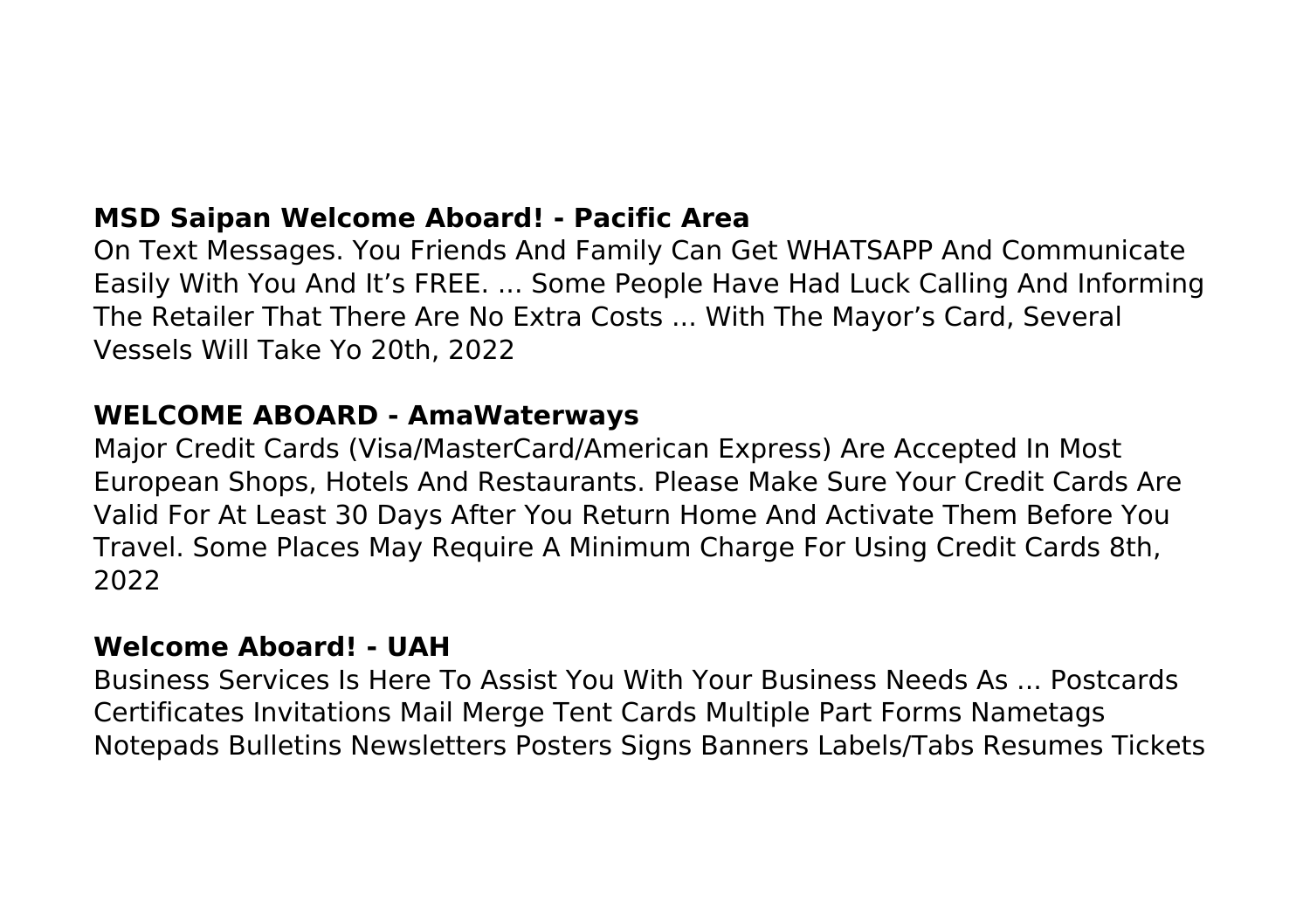Handbills Holiday Cards Calendars Letterhead Envelopes Door Hangers 2 15th, 2022

#### **Welcome Aboard! ROUTE 15 - Waukesha, WI**

Jan 06, 2020 · Catholic Memorial HS Carroll University YMCA Post Of˜ce Had˜eld School Heyer School Waukesha Early Learning Center Schuetze Rec. Center Pick 'n Save DO WNTWN AUKESHA E Wn Mp 1 2 3 5 4 Meijer Sunset Dr. S. East Ave. Larchmont Dr Sunset Dr. Newhall Ave. Racine Ave. T Enny Ave. Hartwell G 13th, 2022

### **Welcome Aboard, Thank You For Choosing To Use The You Can ...**

Thank You For Choosing To Use The University Of Louisville Online Booking Tool. ! You Can Access Your Travel Portal At Louisville(dot)panam(dot)travel !! To Book A Flight, Please Click The Middle Option: "Book Travel Online." ! But Always Know That Our Travel Professionals Are Here To Help Via Phone Or 1th, 2022

#### **Welcome Aboard Information**

Aug 17, 2017 · Credit Card And Be Prepared To Make Charges Up To \$5,000.00. Contact Your Bank And Place Travel Notifications On Your Credit Cards. Housing. A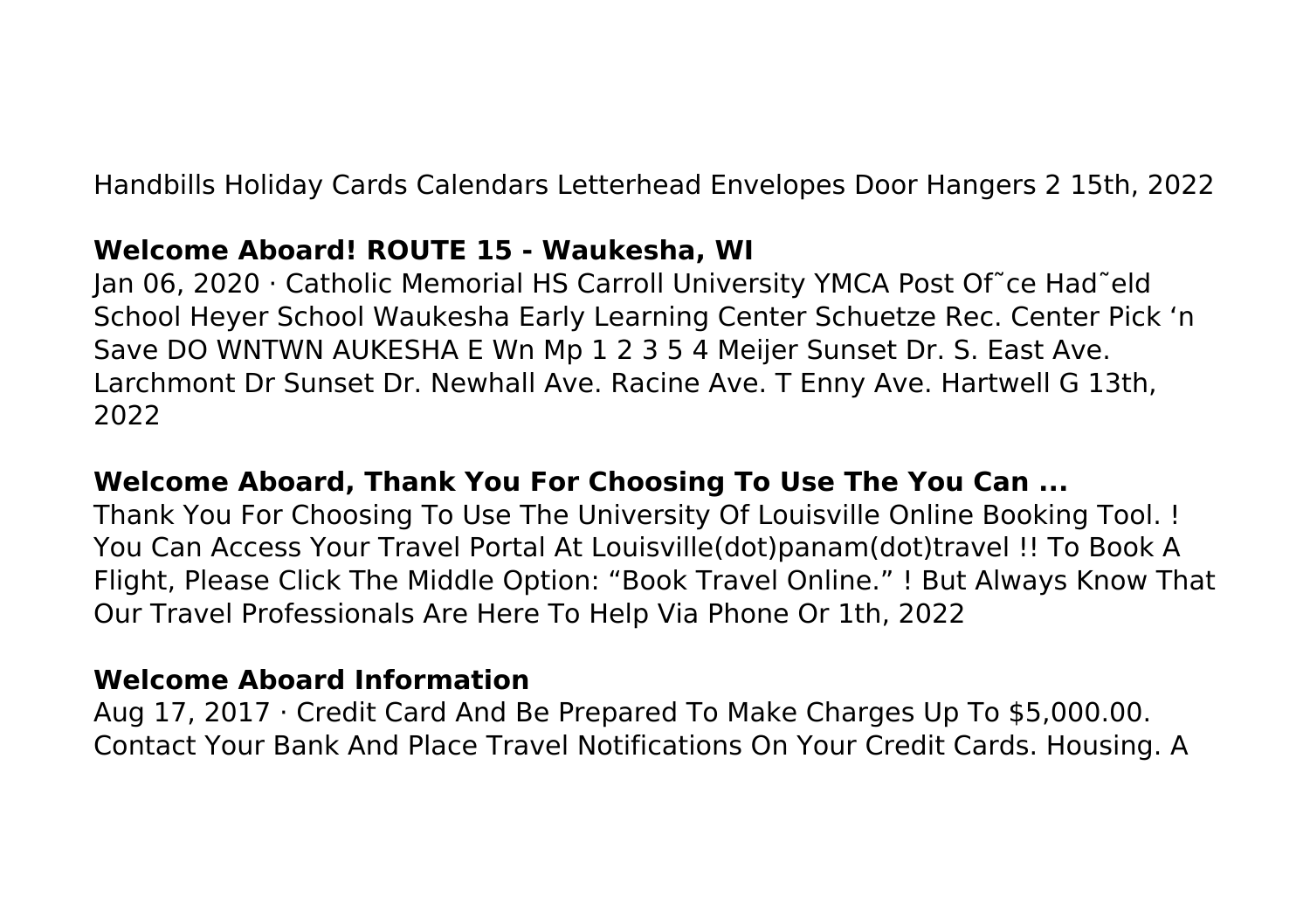Housing Brief Is Required Before You Begin House Hunting. Most Staff Personnel Who Reside In Juffair Either Bike About 19th, 2022

## **Welcome Aboard! - United States Navy**

Congratulations On Receiving Orders To USS GEORGE WASHINGTON (CVN 73), The Strongest Carrier In The Fleet Homeported At Newport News ... • Marriage Certificate (Birth Certificate Of Dependent Children For Single Parents) ... Card If You Are A Current 2th, 2022

# **E-Welcome Aboard U.S. FLTCYBERCOM/U.S. TENTH Fleet, Fort …**

TELEMARKETER LIST Www.donotcall.gov Remove Your Name From Telemarketer's Calling List GATE To FORT MEADE: Reece Gate Is The Only Gate Open 24 Hours, 7 Days A Week. Reece Gate Is Off Rte 175 SPEED LIMIT On Ft Meade Remember On Post, The Speed Limit Is Posted And Ranges From 15 Mph To 45 MphJ Also, Watch Out For The Deer! PETS 15th, 2022

### **WELCOME ABOARD - United States Power Squadrons**

Members' Website And Submit A Volunteer Resume. • Community Service Activities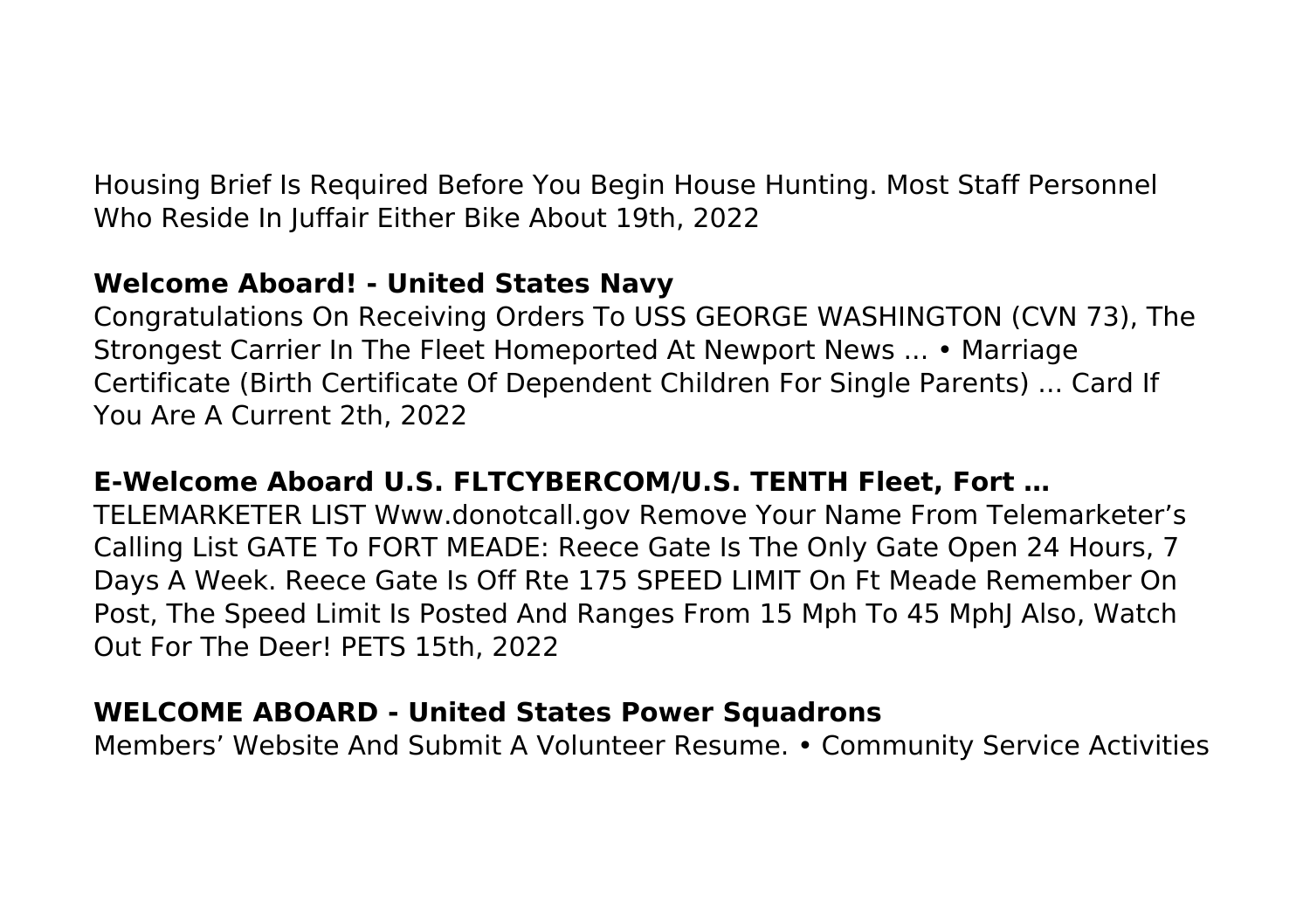By Local Clubs Support Recreational Boating, The Marine Environment And More. Talk To Your Club Leaders To Learn More. • Contributions To Our Endowment Fund, Educational Fund And … 7th, 2022

#### **Welcome Aboard! - Naval Sea Systems Command**

Site 1 Main Base Map 7 . Security 8 . Housing 8 . Meals/Food 9 . Communications 10 . Medical Services 10 . Finance 11 . Religious Programs 11 . Vehicular Traffic 11 . Pets 12 . Entertainment 12 . MWR 13 . Visitors 13 . Miscellaneous Information 13 ... 7th, 2022

### **- Metropolitan Airways - Welcome Aboard!**

Aviation Colleges To Provide Real Life Experience To ... Promotional Sales Will Be A Large And Consistent Source Of Revenue. • Since METROPOLITAN's Flights Will Contain Captive Audiences, The ... Items, Incl 20th, 2022

There is a lot of books, user manual, or guidebook that related to Our Welcome Aboard Package PDF in the link below: